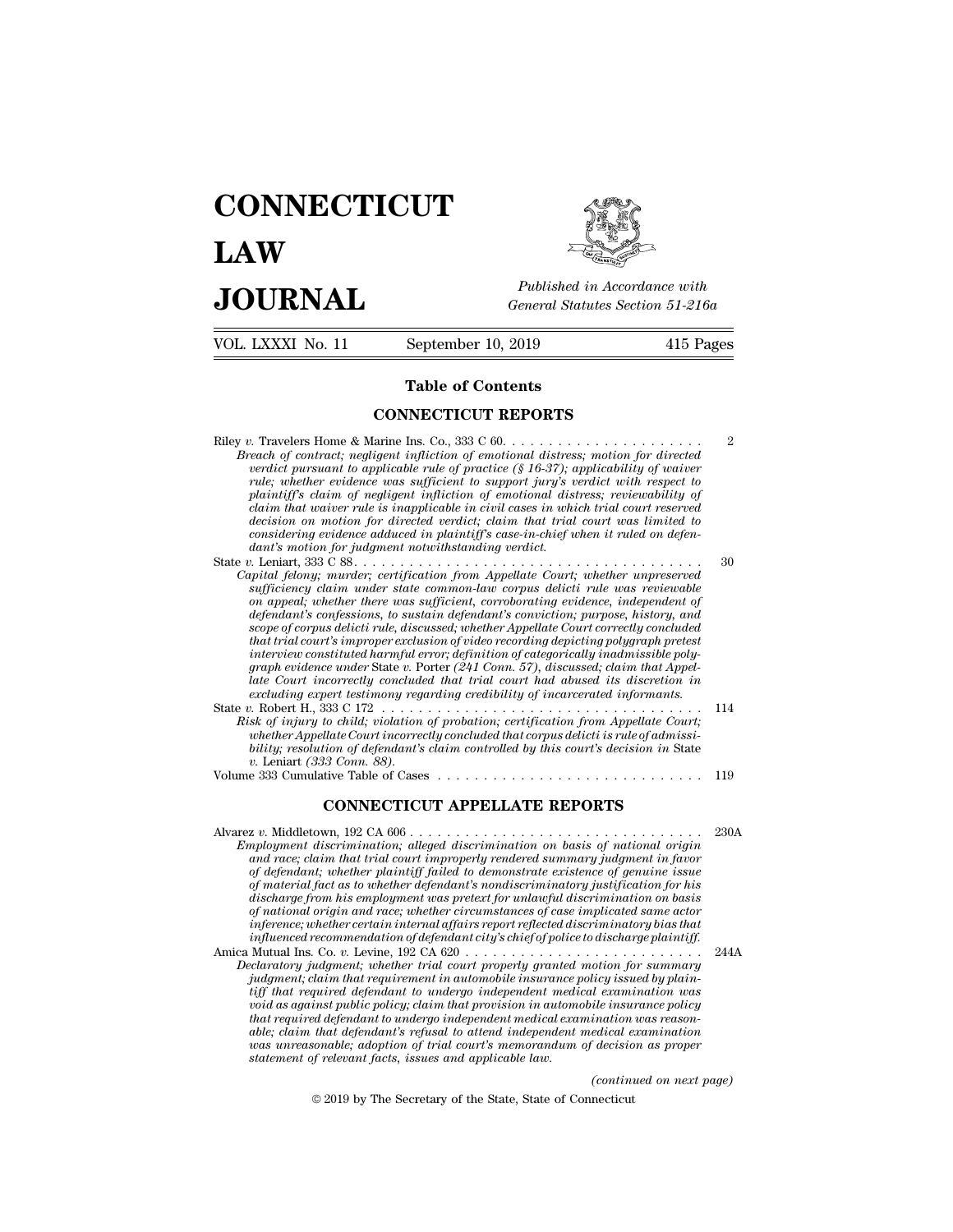Blinn *v.* Sindwani, 192 CA 525 . . . . . . . . . . . . . . . . . . . . . . . . . . . . . . . . . . . 149A *Negligence; claim that the trial court improperly sustained defendant's objection to*<br> *Negligence; claim that the trial court improperly sustained defendant's objection to*<br> *Negligence; claim that the trial court improp plaintiff's motions in interior in a motion in limine, which sought to exclude to exclude certain prior misconduct*<br>*plaintiff's motions in limine, which sought to exclude certain prior misconduct* plaintiff's motions in *evidence: CONNECTICUT LAW JOURNAL*<br> *evidence: 2019*<br> *evidence: claim that the trial court improperly sustained defendant's objection to plaintiff's motions in limine, which sought to exclude certain prior misconduct evi was relevant to plaintiff's claim of damages; whether trial court abused its discretion in determining the branch in the trial court improperly sustained defendant's objection to*<br>*plaintiff's motions in limine, which sought to exclude certain prior misconduct*<br>*evidence and evidence of motor vehicle ci effect.* Crosskey Architects, LLC  $v$ . POKO Partners, LLC, 192 CA 378  $\ldots$ . Crosskey Architects, LLC *v.* POKO Partners, LLC, 192 CA 378 . . . . . . . . . . . . . . . . 2A *Contracts; claim that the trial court improperly sustained defendant's objection to*<br>plaintiff's motions in limine, which sought to exclude certain prior misconduct<br>evidence and evidence of motorvehicle citation issued to plaintiff's motions in limine, which sought to exclude certain prior misconduct<br>evidence and evidence of motor vehicle citation issued to plaintiff; whether evidence<br>vas relevant to plaintiff's claim of damages; whether tr

*that trial court improperly found that idention issued to plaintiff; whether evidence*<br>was relevant to plaintiff's claim of damages; whether trial court abused its discre-<br>tifor in determining the probative value of evide *its finding that defendant of damages; whether trial court abused its discretion in determining the probative value of evidence outweighed its prejudicial effect.<br>Event Architects, LLC v. POKO Partners, LLC, 192 CA 378 . claim that plaintiff presented no evidence to support identity rule; claim that trial court improperly pierced corporate veil and held defendant business owners personally liable under in the the the tower trial court improperly pierced corporate veil*<br>*partracts*; quantum meruit; whether trial court improperly pierced corporate veil<br>and held defendant business owners personally *defendant business and the meral court improperty pierced corporate vell*<br>and held defendant business owners personally liable under identity rule; claim<br>that trial court improperty found that identity test was satisfied and held defendant business owners personally liable under identity rule; claim<br>that trial court improperly found that identity test was satisfied based solely on<br>its finding that defendant business owners controlled defen *that trial court improperly found that identity test was satisfied based solely on its finding that defendant business owners controlled defendant business entities; claim that trial court improperly pierced amount is amo of the factual support of damages ouriers controlled defendant business entities;*<br>
claim that plaintiff presented no evidence to support identity rule; claim that<br>
prival court improperly pierced corporate veil and held *clarm that plarntyf presented no evidence to support identity rule; clarm that* trial court improperly pierced corporate veil and held defendant business owners personally liable under identity rule because it failed to p *Frial court improperty pierced corporate veit and held defendant business owners*<br>*personally liable under identity rule because it failed to properly consider whether<br>defendant business entities served legitimate busines defendant business entities served legitimate business purpose; claim that trial*<br>court improperly found that plaintiff was entitled to damages on theory of quantum<br>meruit as to certain project; claim that trial court imp *court improperly found that plaintiff was entitled to damages on theory of quantum*<br>meruit as to certain project; claim that trial court improperly calculated amount<br>of damages because no factual support existed in record *meruit as to certain project; claim that trial court improperly calculated amount*<br> *of damages because no factual support existed in record for value of benefit; claim<br>
that trial court lacked discretion to award prejudg* 

- 
- *Intertional sexual assault in the contention to dismissing motions in the sexual for contention of marriage; whether trial court erred in dismissing motions to modify alimony and for contempt for failure to prosecute moti*  $(8\ 37-3a)$  on claim for quantum meruit as to certain project.<br>  $\blacksquare$   $\blacksquare$   $\blacksquare$   $\blacksquare$   $\blacksquare$   $\blacksquare$   $\blacksquare$   $\blacksquare$   $\blacksquare$   $\blacksquare$   $\blacksquare$   $\blacksquare$   $\blacksquare$   $\blacksquare$   $\blacksquare$   $\blacksquare$   $\blacksquare$   $\blacksquare$   $\blacksquare$   $\blacksquare$   $\blacksquare$   $\blacksquare$   $\$ <sup>1644</sup><br> *jurisdiction of marriage; whether trial court erred in dismissing motions to modify<br>
definong and for contempt for failure to prosecute motions with reasonable dili-<br>
<i>gence; whether sanction of dismissal was prop had no marriage; whether trial court erred in dismissing motions to modify* alimony and for contempt for failure to prosecute motions with reasonable dili-<br>Spatec; whether sanction of dismissal was proportional to violati *diction over defendant under state's long arm statute (§ 52-59b); whether defendant, as executrix of decedent's estate, stepped into decedent's shoes for purposes of this action; claim that trial court improperly admitted certain evidence; whether dentional sexual assault; motion to dismiss; personal jurisdiction; motion to set* asside verdict; punitive damages; claim that trial court's assertion of personaly invisdiction over defendant violatel her right to due pr *aside verdict; punitive damages; claim that trial court's assertion of personally inrisdiction over defendant violated her right to due process because she personally had no miminum contacts with state; whether trial cour furnsatction over aegendant violated her right to due process because she personally*<br> *had no minimum contacts with state's long arm statute (§ 52-59b); whether trial<br>
diction over defendant, as executrix of decedent's e detarmination on that the state; whether trual court property exercused jurisdiction over defendant under state's long arm statute (§ 52-59b); whether defendant, as executive of decedent's estate, stepped into decedent's diction over defendant under state's long arm statute (§ 52-59b); whether defendant, as executrix of decedent's estate, stepped into decedent's shoes for purposes of his action; claim that trial court improperly admitted dant, as executrux of decedent's estate, stepped into decedent's shoes for purposes* of this action; claim that trial court improperly admitted certain evidence; whether exidence any purported error in admission of eviden of this action; claim that trial court improperty admitted certain evidence; whether<br>any purported error in admission of evidence was harmless; whether evidence<br>merely was cumulative of other evidence; whether defendant fa any purported error in admission of evidence was harmless; whether evidence merely was cumulative of other evidence; whether defendant failed to prove that increase in deviation of evidence likely affected outcome of trial *awarded to plainting of other evidence; whether defendant jailed to prove that* improper admission of evidence likely affected outcome of trial; whether jury's determination that plaintiff was entitled to common-law punit *to set aside to set almission of evidence twely difected outcome of trial; whether jury's*<br>determination that plaintiff was entitled to common-law punitive damages was<br>final judgment for purposes of appeal; whether trial determination that plaintiff was entitled to common-law punitive damages was<br>final judgment for purposes of appeal; whether trial court improperly permitted<br>piry to find defendant liable for common-law punitive damages wit *final judgment for purposes of appeal; whiry to find defendant liable for common-inses whet this own consideration expenses; whethis own consideration specific amount of awarded to plaintiff; whether trial court ato set a (continue damages to be* in denying motion<br>*hat plaintiff suffers*<br>*hat plaintiff suffers*<br>*trauma caused by*<br>*(continued on next page)* man specific amount of common-law punitive damage<br>
in whether trial court abused its discretion in denying<br>
whether there was insufficient evidence that plaintiff<br>
continued of the systellogical tranma cau<br>
se by decedent. from post-traumatic stress disorder and other psychological trauma caused by childhood sexual abuse by decedent.<br>  $(continued\ on\ next\ \hbox{CONNECTICUT LAW JOURNAL\ \hbox{(ISSN\ 87500973)}})$

Published by the State of Connecticut in accordance with the provisions of General Statutes § 51-216a. CONNECTICUT LAW JOURNAL<br>
(ISSN 87500973)<br>
inecticut in accordance with the provisions of Gener<br>
Commission on Official Legal Publications<br>
Office of Production and Distribution<br>
office of Production and Distribution **NNECTICUT LAW JOURNAL**<br>
(ISSN 87500973)<br>
cticut in accordance with the provisions of Gener<br>
mmission on Official Legal Publications<br>
Office of Production and Distribution<br>
centra Avenue, Enfield, Connecticut 06082-4453<br>
b

CONNECTICUT LAW JOURNAL<br>
(ISSN 87500973)<br>
of Connecticut in accordance with the provisions of General Statu<br>
Commission on Official Legal Publications<br>
Office of Production and Distribution<br>
111 Phoenix Avenue, Enfield, Co (ISSN 87500973)<br>ecticut in accordance with the provisions of Gener<br>ommission on Official Legal Publications<br>Office of Production and Distribution<br>oenix Avenue, Enfield, Connecticut 06082-4453<br>Tel. (860) 741-3027, FAX (860 reordance with the provision<br>on Official Legal Publication<br>roduction and Distribution<br>e, Enfield, Connecticut 06<br>11-3027, FAX (860) 745-217<br>www.jud.ct.gov<br>zenway, *Publications Dire* Rommission on Official Legal Publications<br>
Office of Production and Distribution<br>
Phoenix Avenue, Enfield, Connecticut 06082-4453<br>
Tel. (860) 741-3027, FAX (860) 745-2178<br>
www.jud.ct.gov<br>
RICHARD J. HEMENWAY, Publications Office of Production and Distribution<br>
111 Phoenix Avenue, Enfield, Connecticut 06082-4453<br>
Tel. (860) 741-3027, FAX (860) 745-2178<br>
www.jud.ct.gov<br>
RICHARD J. HEMENWAY, *Publications Director*<br> *Published Weekly – Availab* Phoenix Avenue, Enfield, Connecticut 06082-4453<br>
Tel. (860) 741-3027, FAX (860) 745-2178<br>
www.jud.ct.gov<br>
RICHARD J. HEMENWAY, *Publications Director*<br>
Weekly – Available at <u>https://www.jud.ct.gov/lawjourna</u><br>
Syllabuses a

 $\begin{array}{c} \text{www. judc.t.gov} \\ \text{RICHARD J. HEMENTway, *Publications Director} \\ \text{Weekly - Available at <a href="https://www.judc.t.gov/}{https://www.judc.t.gov/}{https://www.judc.t.gov/}{\small Syllabuses} \text{ and Indices of court opinions by} \\ \text{Enc} M. LENTX, <i>Reporter of Judicial Decisions* \\ \text{Tel.} (860) 757-2250 \end{array}$ 

Published Weekly – Available at https://www.jud.ct.gov/lawjournal<br>Syllabuses and Indices of court opinions by<br>ERIC M. LEVINE, Reporter of Judicial Decisions<br>The deadline for material to be published in the Connecticut Law  $\begin{tabular}{l} \bf Syllabuses\ and\ Indices\ of\ court\ opinions\ by\\ \bf Enc\ M.\ LevINE,\ \textit{Reporter of\ Judicial\ Decisions}\\ \bf Tel.\ (860)\ 757-2250\\ \end{tabular}$  <br> The deadline for material to be published in the Connecticut Law Journal is Wednesday at noon for publication on the Tuesday six days later The deadline for material<br>publication on the Tuesday.<br>will be noon on Tuesday.